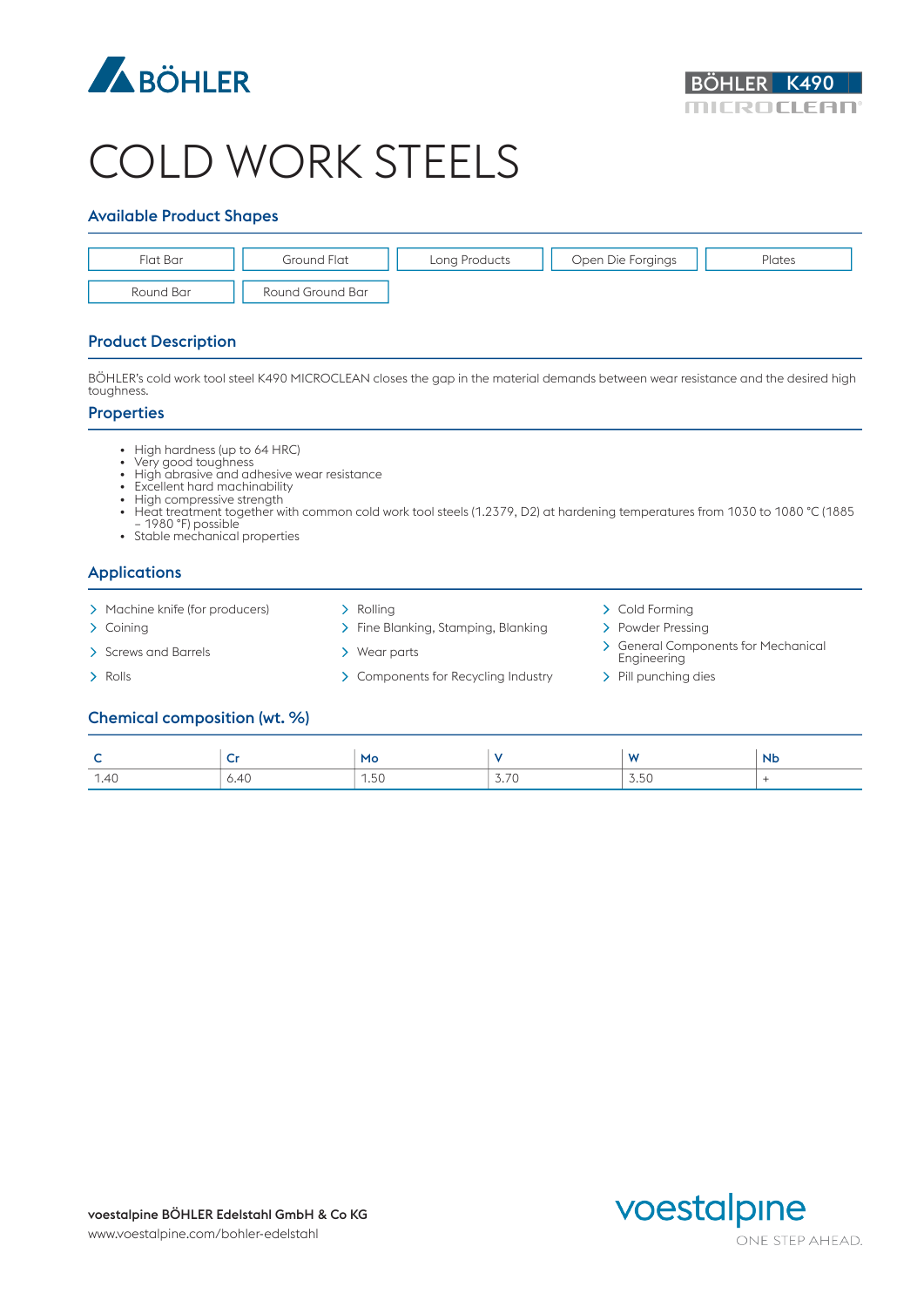



## Material characteristics

|                                  | Compressive<br>strength | <b>Dimensional</b><br>stability during heat<br>treatment | <b>Toughness</b> | <b>Wear resistance</b><br>abrasive | <b>Wear resistance</b><br>adhesive |
|----------------------------------|-------------------------|----------------------------------------------------------|------------------|------------------------------------|------------------------------------|
| BÖHLER K490<br><b>MICROCLEAN</b> | ****                    | *****                                                    | ****             | ****                               | ****                               |
| BÖHLER K100                      | **                      | **                                                       | $\star$          | ***                                | **                                 |
| BÖHLER K105                      | **                      | **                                                       | $\star$          | **                                 | $\star\star$                       |
| BÖHLER K107                      | **                      | **                                                       | $\star$          | ***                                | **                                 |
| BÖHLER K110                      | **                      | ***                                                      | $\star$          | ***                                | **                                 |
| BÖHLER K190<br><b>MICROCLEAN</b> | ****                    | *****                                                    | ****             | ****                               | ****                               |
| BÖHLER K294<br><b>MICROCLEAN</b> | *****                   | *****                                                    | ***              | *****                              | *****                              |
| BÖHLER K340<br><b>ISODUR</b>     | ***                     | ****                                                     | ***              | ***                                | ****                               |
| BÖHLER K340<br><b>ECOSTAR</b>    | ***                     | ***                                                      | **               | **                                 | $\star\star$                       |
| BÖHLER K360<br><b>ISODUR</b>     | ***                     | ****                                                     | ***              | ****                               | ****                               |
| BÖHLER K346                      | ***                     | ***                                                      | ***              | ****                               | **                                 |
| BÖHLER K353                      | **                      | ***                                                      | **               | **                                 | $\star\star$                       |
| BÖHLER K390<br><b>MICROCLEAN</b> | *****                   | *****                                                    | ****             | *****                              | *****                              |
| BÖHLER K890<br><b>MICROCLEAN</b> | ****                    | *****                                                    | *****            | ***                                | ***                                |
| BÖHLER K497<br><b>MICROCLEAN</b> | *****                   | *****                                                    | ***              | *****                              | *****                              |

## Delivery condition

#### Annealed

| . | $m \Delta$ |
|---|------------|
|   |            |

# Heat treatment

| Temperature (°C  <br>650   1202 to<br>After through-heating, soak for 1 to 2 hours in a neutral atmosphere. Cool slowly in furnace.<br>700 i 1292<br>$^{\circ}$ F)<br>UU |  |  |
|--------------------------------------------------------------------------------------------------------------------------------------------------------------------------|--|--|
|                                                                                                                                                                          |  |  |

#### Hardening and Tempering

| Temperature (°C | 1030   1886 to<br>1080   1976 | $\perp$ Oil, N <sub>2</sub> Following temperature equalisation: 20 - 30 minutes for a hardening temperature of<br>  1030 - 1080 °C (1885 - 1980 °F). After hardening, tempering to the desired working hardness,<br>$\pm$ see tempering chart. |
|-----------------|-------------------------------|------------------------------------------------------------------------------------------------------------------------------------------------------------------------------------------------------------------------------------------------|